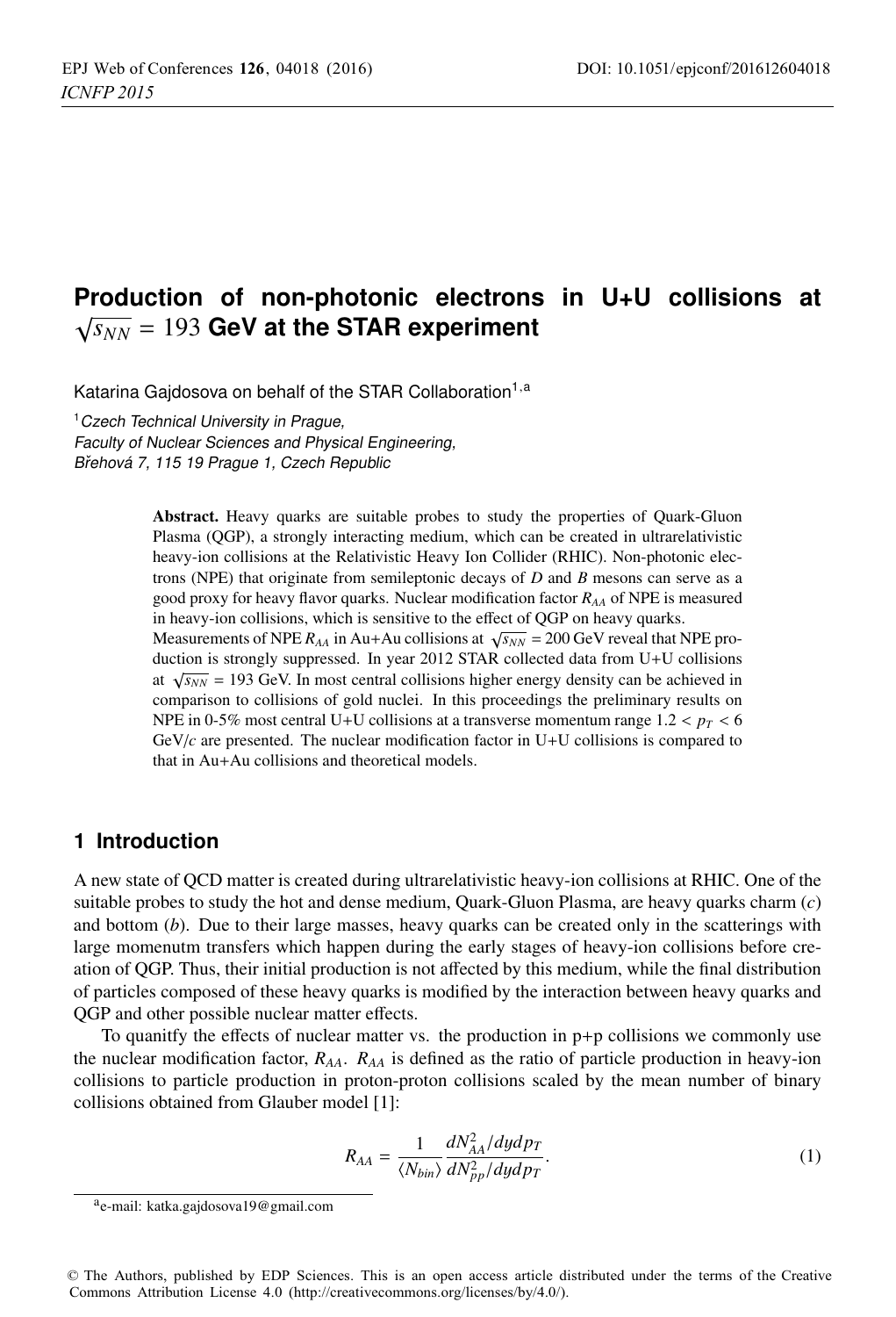If  $R_{AA} = 1$ , a heavy-ion collision is just a superposition of multiple proton-proton collisions. A so-called suppression is observed when  $R_{AA}$  < 1, which means that at given  $p_T$  and rapidity there are less particles produced in heavy-ion collisions compared to proton-proton collisions due to possible energy loss effects from QGP on heavy quarks.

Heavy quarks have been studied via open heavy flavor measurements. There are two popular approaches to these measurements: direct reconstruction of *D* mesons via hadronic decay channels, and indirect reconstruction of electrons/muons from semileptonic decays of charm and bottom hadrons. Non-photonic electrons from semileptonic decays of *D* and *B* mesons are a good proxy for heavy flavor quarks. Therefore, they are a suitable observable for the study of heavy flavor energy loss mechanisms in QGP. Semileptonic decay channel gained interest due to lower background compared to direct reconstruction in heavy-ion collision environment with thousands of hadrons per event, and the possibility of triggering for high- $p_T$  electrons in electromagnetic calorimeter. The *D* meson production was measured via the hadronic decay channels in p+p collisions at  $\sqrt{s}$  = 200 [2] and 500 GeV [3], also in Au+Au collisions at  $\sqrt{s_{NN}}$  = 200 GeV [4] and U+U collisions at  $\sqrt{s_{NN}}$  = 193 GeV [3]. The semileptonic decay channels of open heavy flavor have been measured in p+p collisions at  $\sqrt{s}$  = 200 GeV [5], [6], [7]. Studies of NPE in p+p collisions present an important test of perturbative QCD calculations and are also essential for NPE studies in heavy-ion collisions where they serve as a baseline. The theoretical predictions of FONLL are able to describe the production of NPE and *D* mesons in p+p collisions well within uncertainties. Modification of NPE spectra in Cu+Cu and Au+Au collisions has been investigated at  $\sqrt{s_{NN}}$  = 200 GeV [8], [9], [10], [11], [12]. Eventually, it is important to understand the Cold Nuclear Matter effects and be able to distinguish them from QGP effects. Thus, NPE were also studied in d+Au collisions at  $\sqrt{s_{NN}}$  = 200 GeV [13], [14]. System size dependence of NPE suppression was described in details in [15]. All above mentioned measurements show strong suppression which indicates that heavy quarks lose energy when traversing the QGP.

Uranium nuclei have more nucleons than nuclei of gold. Therefore, by colliding uranium nuclei one can achieve higher energy density than in Au+Au collisions. In Fig. 1 (left) the ratio of energy density of orientation-averaged U+U to Au+Au collisions is plotted as a function of centrality. It is possible to have up to 20% more energy density in uranium nuclei collisions [17]. Therefore, study of NPE production in central U+U collisions with highest energy density achieved at RHIC can reveal whether NPE production will be more suppressed in  $U+U$  collisions in comparison to  $Au+Au$ collisions at the same centrality class.

### **2 Detector layout**

The Solenoidal Tracker at RHIC (STAR) [16] covers  $2\pi$  in azimuth and two units of pseudorapidity around mid-rapidity and is wrapped inside a solenoidal magnet, which has a field strength of 0.5 T.

The STAR detector is composed of various subdetectors, each of them fulfilling different task in the particle detection. The detector is shown in Fig. 1 (right).

The main detector of the STAR is the Time Projection Chamber (TPC), which is a gas detector designed for tracking and particle identification using their ionization energy loss in the gas. The Time of Flight (ToF) detector is surrounding the TPC and is able to measure the velocity of particles which improves electron identification at low  $p<sub>T</sub>$ . The energy of electrons is obtained from the Barrel Electromagnetic Calorimeter (BEMC), which is outside of the ToF. This detector is important in the electron identification at high transverse momentum  $p_T$ .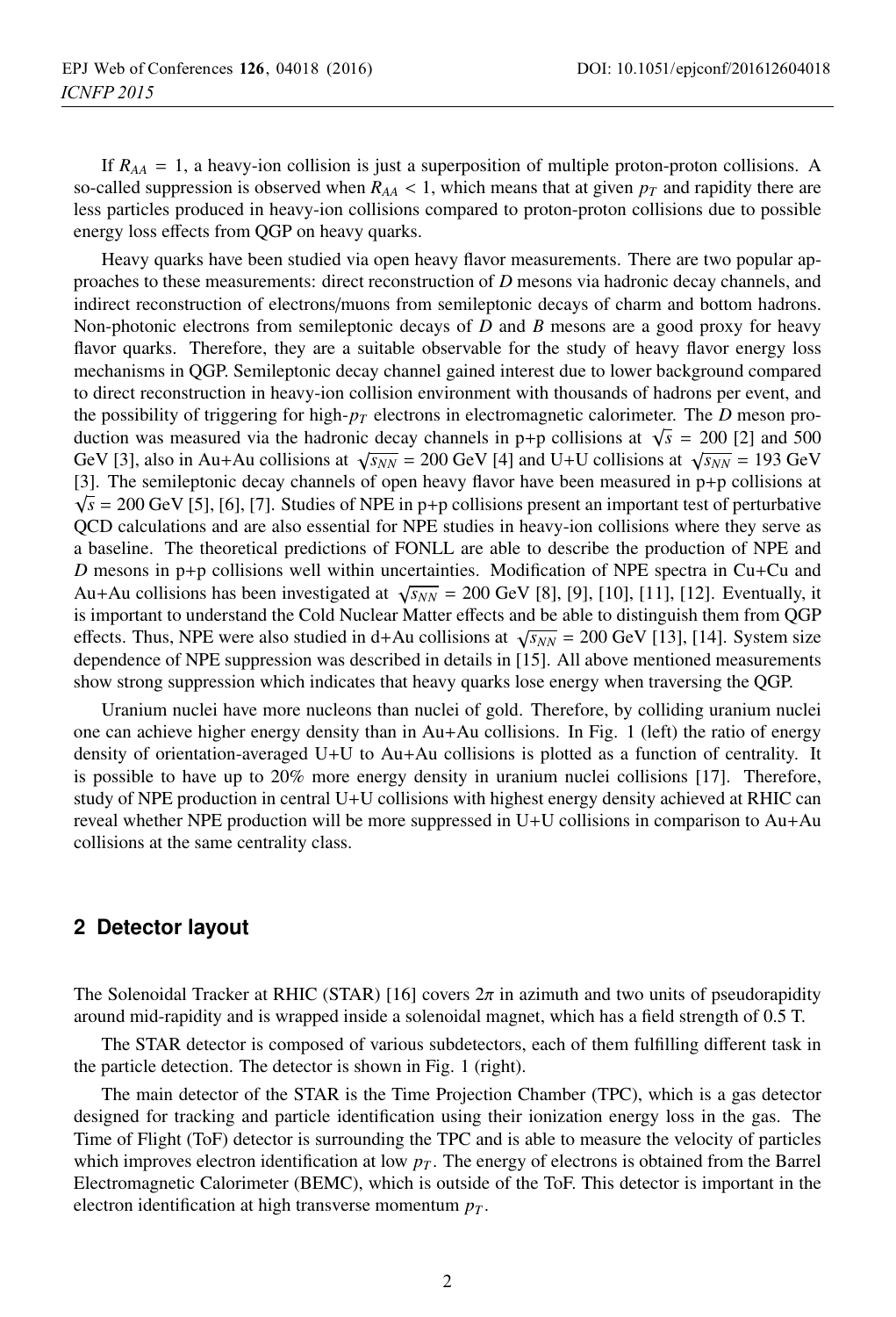

Figure 1: Left: Ratio of energy densities in U+U and Au+Au collisions as a function of centrality. Taken from Ref. [17]. Right: View of the STAR detector.

### **3 Analysis procedure**

The data sample used for the analysis presented in this proceedings comes from 0-5% most central U+U collisions at  $\sqrt{s_{NN}}$  = 193 GeV taken during the year 2012 (run12) at the STAR experiment. The total number of events was 40 M. In this analysis the TPC and BEMC detectors were used for particle identification, tracking and extraction of energy information. The centrality was selected based on ToF and Zero Degree Calorimeter (ZDC) detectors.

As was already mentioned above, non-photonic electrons originate in semileptonic decays of open heavy flavor mesons. It is not possible to reconstruct the invariant mass of *D*(*B*) meson due to missing neutrino from the decay, so we measure a continuous spectrum. This measurement is accompanied by large background caused by photonic electrons, which are always created in pairs *e*+*e*<sup>−</sup> and mainly come from photon conversions  $\gamma \to e^+ + e^-$  and Dalitz decays of  $\eta$  and  $\pi^0$ . This background has to be subtraced from the electron sample. Thus, the non-photonic electron yield is obtained according the following formula

$$
N_{npe} = N_{inclusive} \epsilon_{purity} - N_{photonic} / \epsilon_{photonic},
$$
\n(2)

where  $N_{inc}$  is the inclusive electron candidate yield,  $\epsilon_{purity}$  is the purity of the inclusive electron sample,  $N_{photonic}$  is the photonic electron yield and  $\epsilon_{photonic}$  is the photonic electron reconstruction efficiency. First, the inclusive electron sample is obtained using selection criteria from TPC and BEMC detectors and corrected with the purity for hadron contamination. Then, the photonic electrons are subtracted. We cannot detect all photonic electrons pairs. Therefore, the photonic electron yield needs to be corrected for the photonic electron reconstruction efficiency.

The purity of inclusive electron sample is calculated from the normalized electron energy loss distribution  $n\sigma_e$  in TPC which is fitted with multi-Gaussian function at various  $p_T$  bins. Figure 2 (left) shows  $n\sigma_e$  distribution for the  $p_T$  bin 2.0 <  $p_T$  < 3.0 GeV/*c*. Due to large remaining hadron contamination, the multi-Gaussian function is used. The purity is then defined as the ratio of integral under electron Gaussian to the multi-Gaussian within the  $n\sigma_e$  cut. The inclusive electron sample in this analysis is rather clean with  $\epsilon_{purity}$  almost equal unity due to tight cut on  $n\sigma_e$ , constant over transverse momentum range: -0.5 < *n*σ*<sup>e</sup>* < 2.5 (also plotted in Fig. 2 (left) with dark green lines)

In Fig. 2 (right) the invariant mass of electron pairs with trigger electrons at  $2.0 < p_T < 3.0$  GeV/*c* is shown. Electrons are paired with each other and grouped together according to their charges.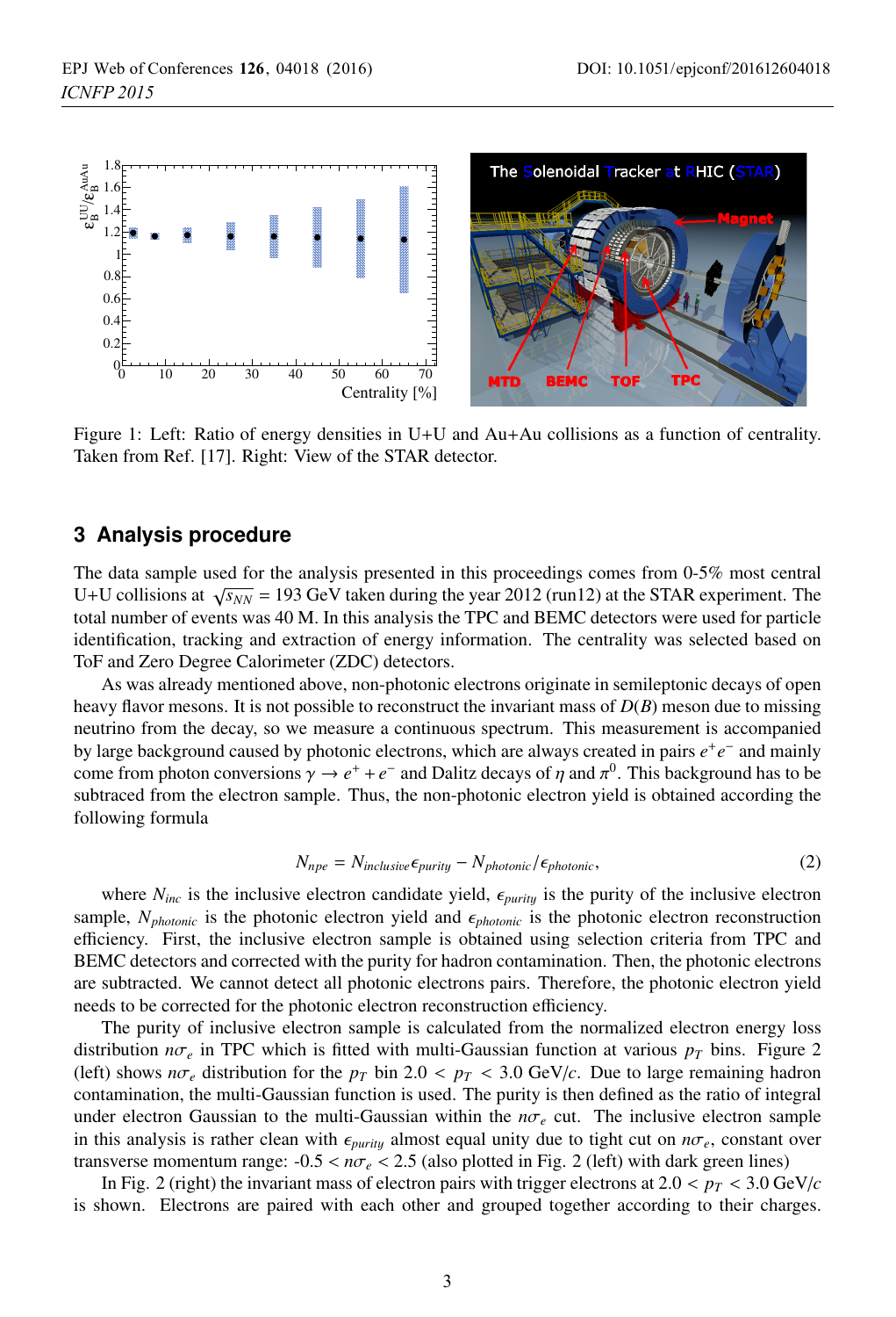The unlike-sign distribution (blue color) represents all *e*+*e*<sup>−</sup> pairs while like-sign distribution (red color) characterises the combinatorial background which is subtracted from the unlike-sign pairs. The resulting distribution - unlike-like sign (black color) - contains the real photonic electron pairs. As can be seen in Fig. 2 (right): only at low  $m_{ee}$  there are entries reflecting the low invariant mass of  $\gamma$  or  $\pi^0$ ,  $\eta$ .

The photonic electron reconstruction efficiency is calculated with Monte Carlo (MC) simulation. First, particle tracks are generated which originate at a collision vertex. These simulated tracks are embedded into a real collision and propagated through the detector using GEANT, simulating the detector response for each particle. The simulation data are then reconstructed using the same reconstruction chain used in real data reconstruction. Final photonic electron reconstruction efficiency varies from 30% at low  $p_T$  to 50% at high  $p_T$ .



Figure 2: Left: Distribution of standard ionization energy loss in the TPC. Each particle contribution is denoted in different colors. The blue line represents  $\pi$ , the pink line  $K + p$ , the red line are electrons, and finally the green line are the so called merged pions which wrongly reconstruct two tracks as one. Right: Invariant mass of electron pairs.

#### **3.1 Invariant yield of non-photonic electrons**

The invariant yield of non-photonic electrons is calculated as follows:

$$
\frac{1}{2\pi p_T} \frac{d^2 N}{dp_T d\eta} = \frac{1}{2} \frac{1}{2\pi p_T} \frac{1}{\Delta p_T} \frac{1}{\Delta \eta} \frac{N_{npe}}{N_{events}} \frac{1}{\epsilon_{beme} \epsilon_{n\sigma_e} \epsilon_{trk}},
$$
(3)

where  $N_{events}$  is total number of events of data sample used for this analysis, and  $\epsilon_{h\sigma_x}$  and  $\epsilon_{rec}$  are the different efficiency components in the analysis.  $\epsilon_{emc}$  is the efficiency of electron identification cuts using BEMC detector which goes from 30% at low  $p_T$  up to 70% at high  $p_T$ .  $\epsilon_{n\sigma_r}$  is the efficiency of electron identification using energy loss in TPC and is about 50% through the whole  $p_T$  range used in this analysis. Finally,  $\epsilon_{trk}$  is the efficiency of single track reconstruction in TPC. Monte Carlo simulations were used to calculate this efficiency too and the result is about 40%.

Invariant yield of non-photonic electrons is shown in Fig. 3 in a transverse momentum range  $1.2 < p_T < 6.0$  GeV/*c*. The background contribution from  $J/\psi$  decays was estimated and subtracted from the NPE yield. Blue lines represent statistical uncertainties and blue boxes show systematical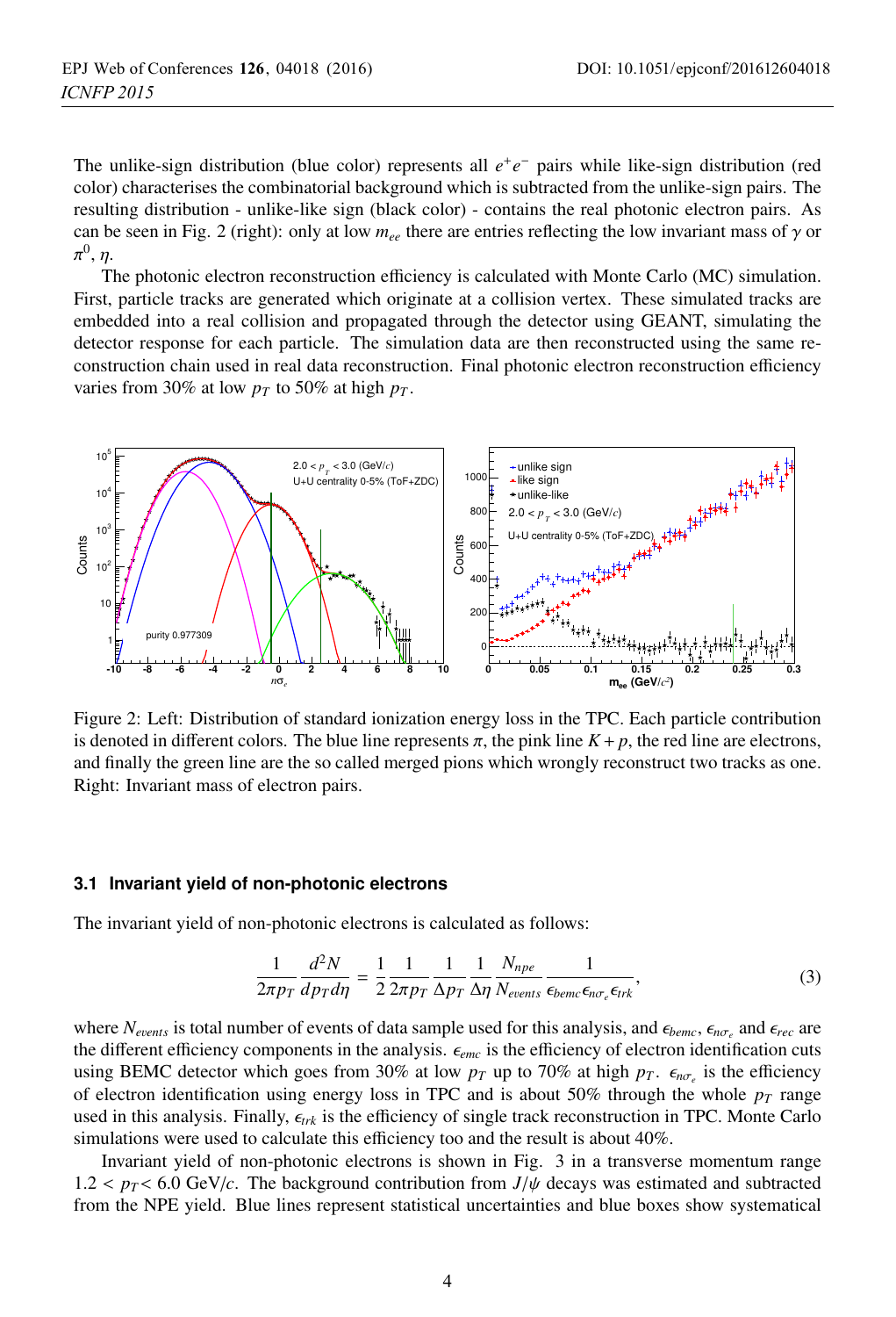uncertainties. The main sources of systematic uncertainties are estimation of photonic electron reconstruction efficiency, purity estimation, and calculation of BEMC efficiency  $\epsilon_{bemc}$ ,  $\epsilon_{nσ}$  and single track reconstruction efficiency *trk*. The largest source is from BEMC efficiency *bemc*, while the lowest one is from  $\epsilon_{trk}$ .



Figure 3: Invariant yield of non-photonic electrons as a function of  $p<sub>T</sub>$  in 0-5% most central U+U collisions at  $\sqrt{s_{NN}}$  = 193 GeV.

### **4 Nuclear modification factor**

Invariant yield of NPE in U+U collisions was scaled by the mean number of binary collisions *Nbin*  $= 1156 \pm 163$  for 0-5% most central events and divided by the NPE yield in p+p collisions taken during the year 2012 at the STAR experiment [18]. The nuclear modification factor of NPE in 0-5% most central U+U collisions in 1.2 <  $p_T < 6.0$  is plotted in Fig. 4 (left). It is consistent with 1 for  $p_T < 2.5$  GeV/*c* and reveals strong suppression for  $p_T > 2.5$  GeV/*c*. Yield of NPE in Au+Au collisions  $[18]$  was obtained in the same way as the one in U+U collisions and the same  $p+p$  reference was used. Nuclear modification factor of NPE in U+U collisions is consistent within errors but there is indication of lower  $R_{AA}$  than in Au+Au collisions.  $R_{AA}$  of NPE in U+U collisions is compared to theoretical model including CNM effects (Cronin effect and initial state energy loss), QGP effects such as jet quenching, and new attenuation mechanism for open heavy flavor mesons, called collisional dissociation, originating from short formation times of *D* and *B* mesons. The dashed green line represents the case with lower initial state energy loss but large Cronin effect and the dot-dashed magenta line the case with higher initial state energy loss and small Cronin effect [19], [20], [21].

In addition, nuclear modification factor of NPE as a function of number of participants is plotted in Fig. 4 (right). *RAA* of NPE in U+U and Au+Au collisions are plotted with blue and red closed symbols, respectively. The statistical uncertainties are represented by the vertical lines and systematical uncertainties are shown by the filled boxes.  $R_{AA}$  in U+U collisions extends the trend in Au+Au collisions and the overall suppression is similar within uncertainties to the one of *D* meson [4] and light hadrons [22].

## **5 Summary**

In summary, first preliminary results of non-photonic electrons in 0-5% most central U+U collisions at the STAR experiment were shown in this proceedings. The nuclear modification factor of NPE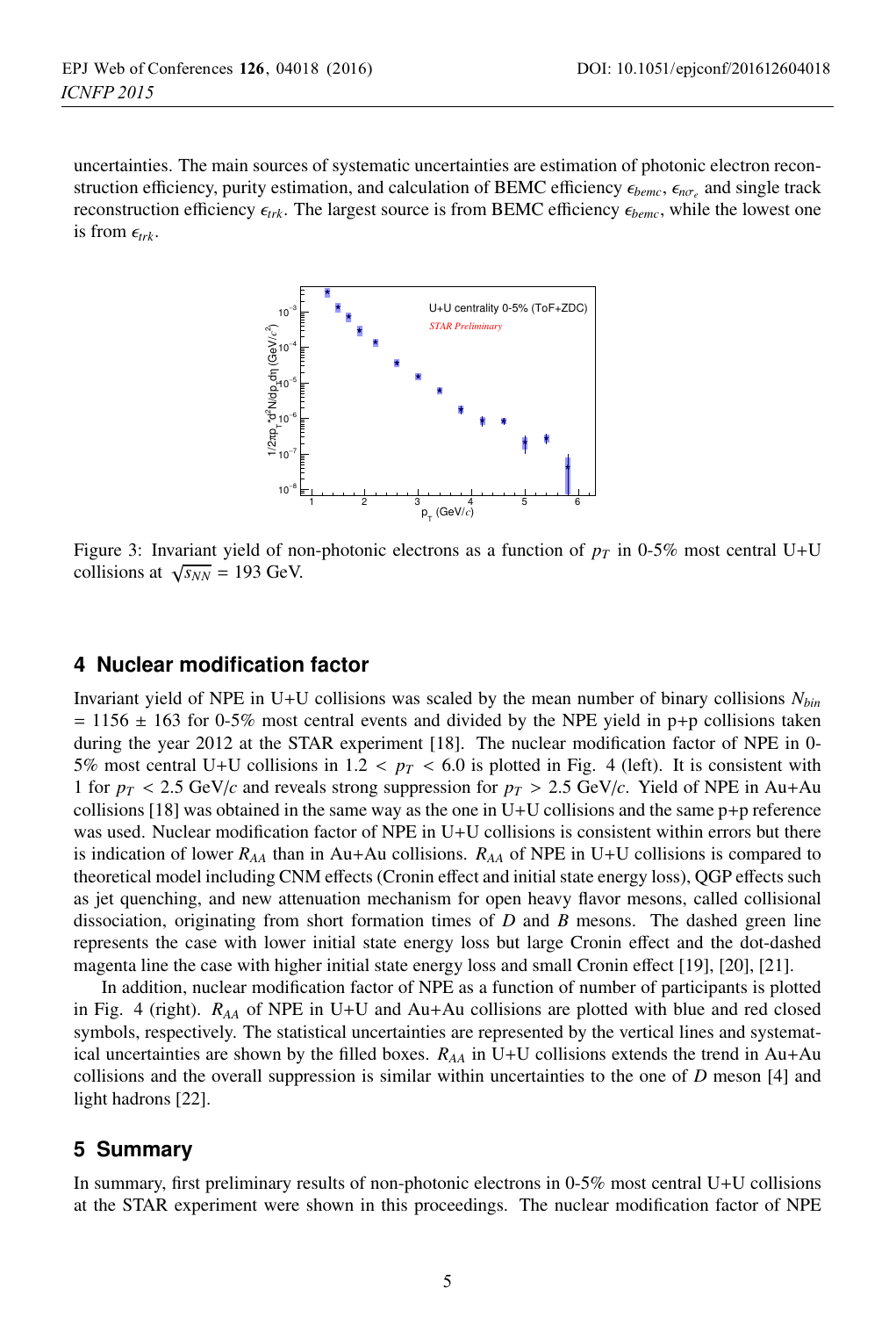

Figure 4: Left: Nuclear modification factor of NPE versus  $p<sub>T</sub>$  in U+U collisions compared to AuAu collisions and model [19], [20], [21]. Right: Nuclear modification factor of NPE in U+U and Au+Au collisions, *D* mesons in U+U and Au+Au collisions [4] and  $\pi^{\pm}$  in Au+Au collisions [22] versus number of participants.

in U+U collisions was shown in transverse momentum range  $1.2 < p_T < 6.0$  GeV/ $c$  and was also compared to *RAA* in Au+Au collisions and model including CNM effects, QGP effects and collisional dissociation. *RAA* of NPE in U+U collisions is similar within uncertainties, but there is indication of lower *RAA* than that in Au+Au collisions at the same centrality class. Also, *RAA* of NPE versus mean number of participants was shown. The nuclear modification factor of NPE in U+U collisions extends the trend of that in Au+Au collisions. *RAA* of NPE was also compared to the one of *D* mesons measured via hadronic decay channel and *RAA* of light hadrons. The magnitude of suppression is similar within uncertainties.

## **Acknowledgements**

This work was supported by Grant Agency of the Czech Technical University in Prague, grant No. SGS13/215/OHK4/35/14 and by Grant Agency of the Czech Republic, grant No. 13-20841S.

# **References**

- [1] M. L. Miller *et al.*, Ann. Rev. Nucl. Part. Sci. **57**, 205 (2007).
- [2] L. Adamczyk *et al.* (STAR Collaboration), Phys. Rev. D 86, 072013 (2012).
- [3] Z. Ye for the STAR Collaboration, Quark Matter proceedings, Nucl. Phys. A 931, 520 (2014).
- [4] L. Adamczyk *et al.* (STAR Collaboration), Phys. Rev. Lett. 113, 142301 (2014).
- [5] H. Agakishiev *et al.* (STAR Collaboration), Phys. Rev. D **83**, 052006 (2011).
- [6] A. Adare *et al.* (PHENIX Collaboration), Phys. Rev. Lett. 97, 252002 (2006).
- [7] A. Adare *et al.* (PHENIX Collaboration), Phys. Rev. Lett. **96**, 032001 (2006).
- [8] A. Adare *et al.* (PHENIX Collaboration), Phys. Rev. C 86, 024909 (2012).
- [9] B. I. Abelev *et al.* (STAR Collaboration), Phys. Rev. Lett. 98, 19301 (2007); Erratu m-ibid. 106, 159902 (2011).